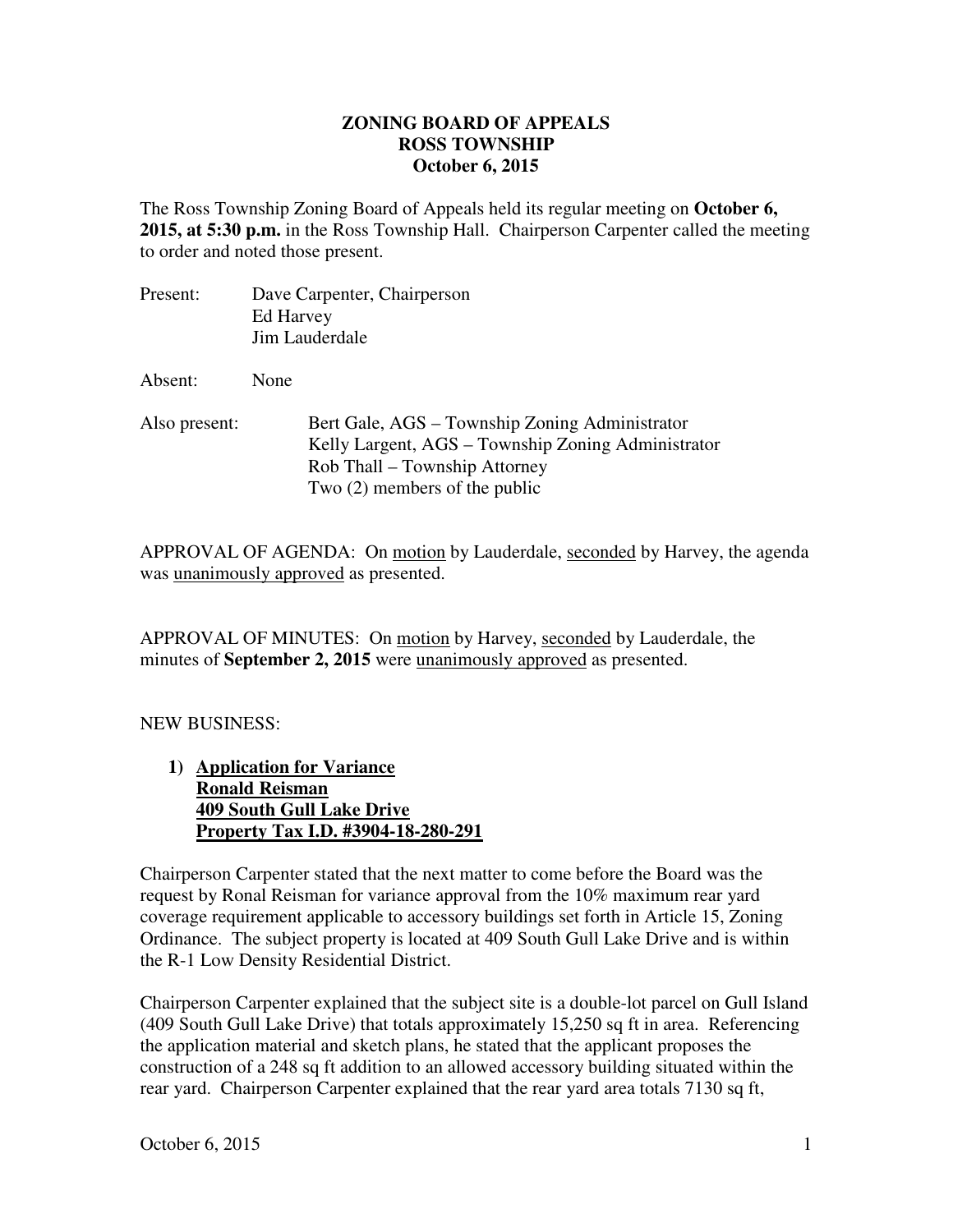allowing for 713 sq ft of rear yard lot coverage by an accessory building. He noted that the proposed addition to the accessory building will result in a 960 sq ft accessory building and 13.5% rear yard coverage, requiring variance approval from the 10% maximum rear yard coverage requirement.

 Thomas Amon, Warner Norcross & Judd, and representation from TR Builders were present on behalf of the applicant. Amon stated that the accessory building will contain a studio and storage/canning/photography room. He noted that the building addition is proposed to provide for a handicap accessible bathroom and shower area, as well as storage space.

 Harvey requested confirmation of proposed building setbacks. TR Builders stated that the proposed accessory building addition will be setback 17 ft from the rear property line, as measured from the building eave. Harvey stated that the correct dimension should be added to the sketch plan for the Township file.

 Chairperson Carpenter questioned if the proposed accessory building may more accurately be identified as a 'guest house' pursuant to Section 18.4 A.5.b., Zoning Ordinance. Amon stated that the accessory building will largely be studio space to be used by the owner for pottery, crafts and painting. He explained that the proposed addition will allow for the provision of ground level bathroom space on the property with a wheelchair accessible bathing facility for the owner's elderly/mobility impaired parents.

 TR Builders added that the accessory building will not be provided a bedroom and that the proposed sink will be used for the development of film (photography).

 Township Attorney Thall stated that the accessory building has not been designed nor approved as a 'guest house'. Accordingly, use of the building as a 'guest house' will represent a violation of the Zoning Ordinance.

 In response to Board questions, it was confirmed that a barrier-free compliant building access and rail will be provided. It was further confirmed that the subject site is a single parcel (with a single parcel number) that consists of two platted lots.

 General discussion ensued regarding the design of the accessory building. TR Builders noted that the storage area within the proposed addition will be provided exterior access only.

 Amon referenced the variance request narrative provided with the application. He stated that the subject property is located on an island, backs up to an undeveloped wooded area, and has a unique shape due to a nearby peninsula that has resulted in a reduced rear yard area.

 In response to Board questions, Amon explained that the wooded area to the north (rear) of the lot is common area owned by the Gull Island Association for common use. He